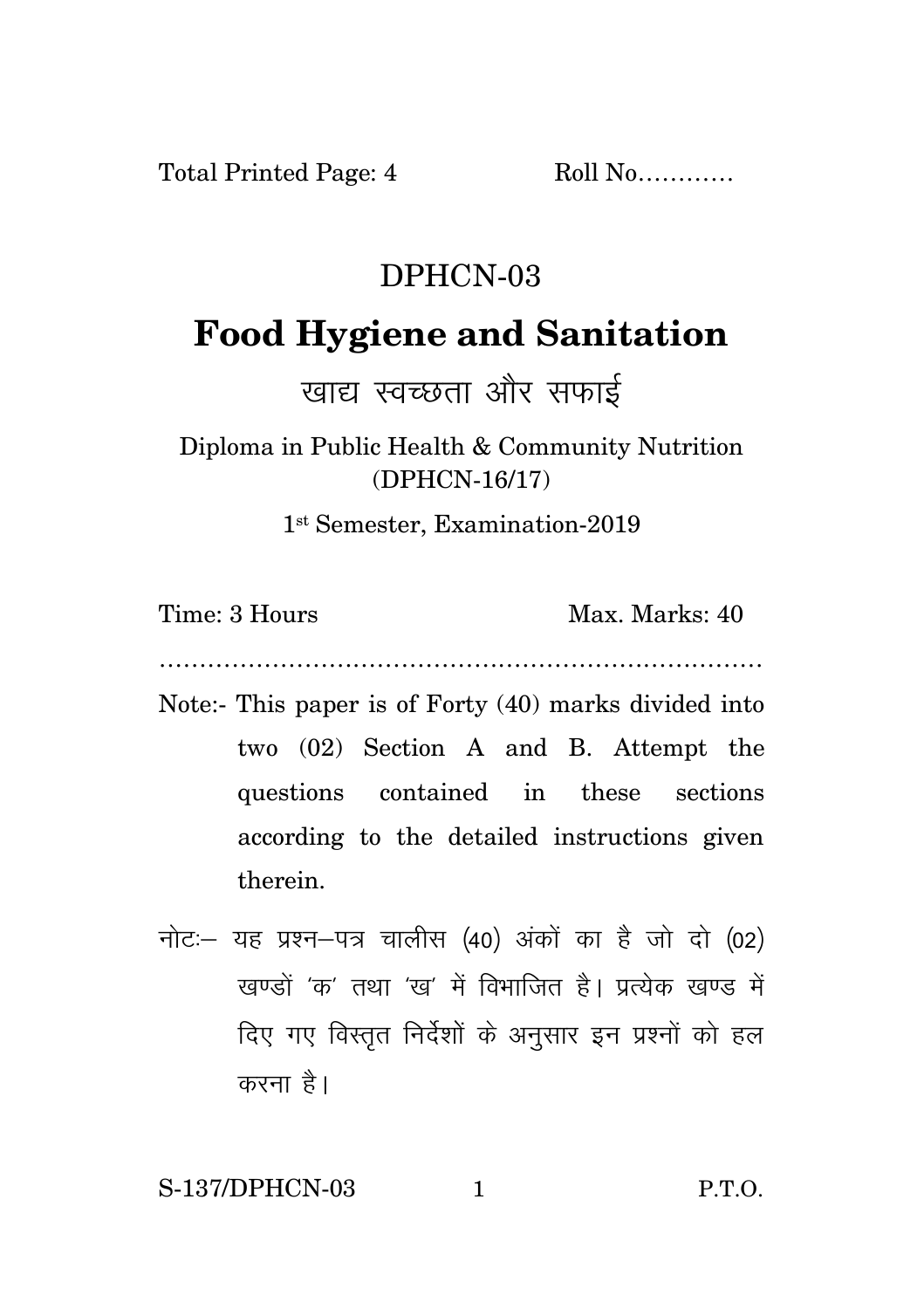Section-A (खण्ड–क)

(Long Answer Type Questions) (दीर्घ उत्तरीय प्रश्न)

- Note:- Section A contains Three (03) long answertype questions of Ten (10) marks each. Learners are required to answer any Two  $(02)$  questions only.  $(2 \times 10=20)$
- नोट: खण्ड 'क' में पाँच (05) दीर्घ उत्तरीय प्रश्न दिये गये हैं। प्रत्येक प्रश्न के लिए पन्द्रह (15) अंक निर्धारित हैं। शिक्षार्थियों को इनमें से केवल तीन (03) प्रश्नों के उत्तर तेने हैं।
- 1. What do you understand by food borne diseases? Explain various ways for prevention of different food borne diseases.

खाद्य जनित रोगों से क्या तात्पर्य हैं? एवं विभिन्न खाद्य जनित रोगों के रोकथाम के विभिन्नि तरीकों को विस्तारपूर्वक लिखिए।

2. Elaborate in detail the chemical contamination of food products.

> रासायनिक पदार्थों द्वारा खाद्यान्न संदूषण किस प्रकार होता हैं, विस्तारपूर्वक लिखिए।

S-137/DPHCN-03 2 P.T.O.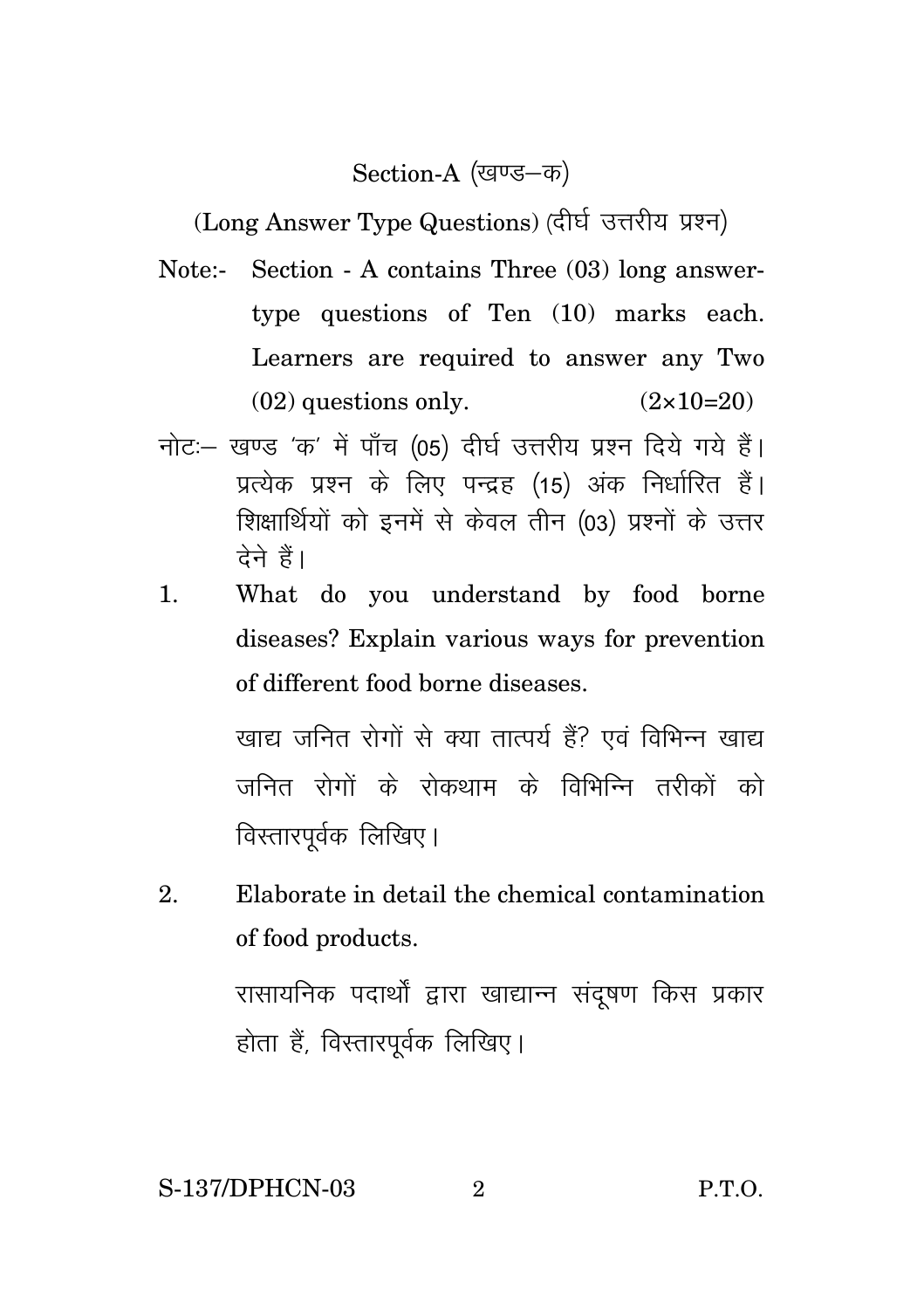3. What do you understand by term food safety? Explain AGMARK and BIS in detail. खाद्य सरक्षा से क्या अभिप्राय हैं? एगमार्क तथा भारतीय मानक ब्यूरो का विस्तारपूर्वक उल्लेख कीजिए।

Section-B (खण्ड-ख)

(Short Answer Type Question) (लघु उत्तरीय प्रश्न)

- Note:- Section-B contains six (06) short answer type questions of five (05) marks each. Learners are required to answer any four (04) questions only.  $(5 \times 4=20)$
- नोट: खण्ड 'ख' में छः (06) लघु उत्तरीय प्रश्न दिये गये हैं। प्रत्येक प्रश्न के लिए पाँच (05) अंक निर्धारित हैं। शिक्षार्थियों को इनमें से केवल चार (04) प्रश्नों के उत्तर देने हैं।
- 1. Give the classification of food products based on their shey life with examples. खराब होने की क्षमता के आधार पर खाद्य पदार्थो का उदाहरण सहित वर्गीकरण बताइए।